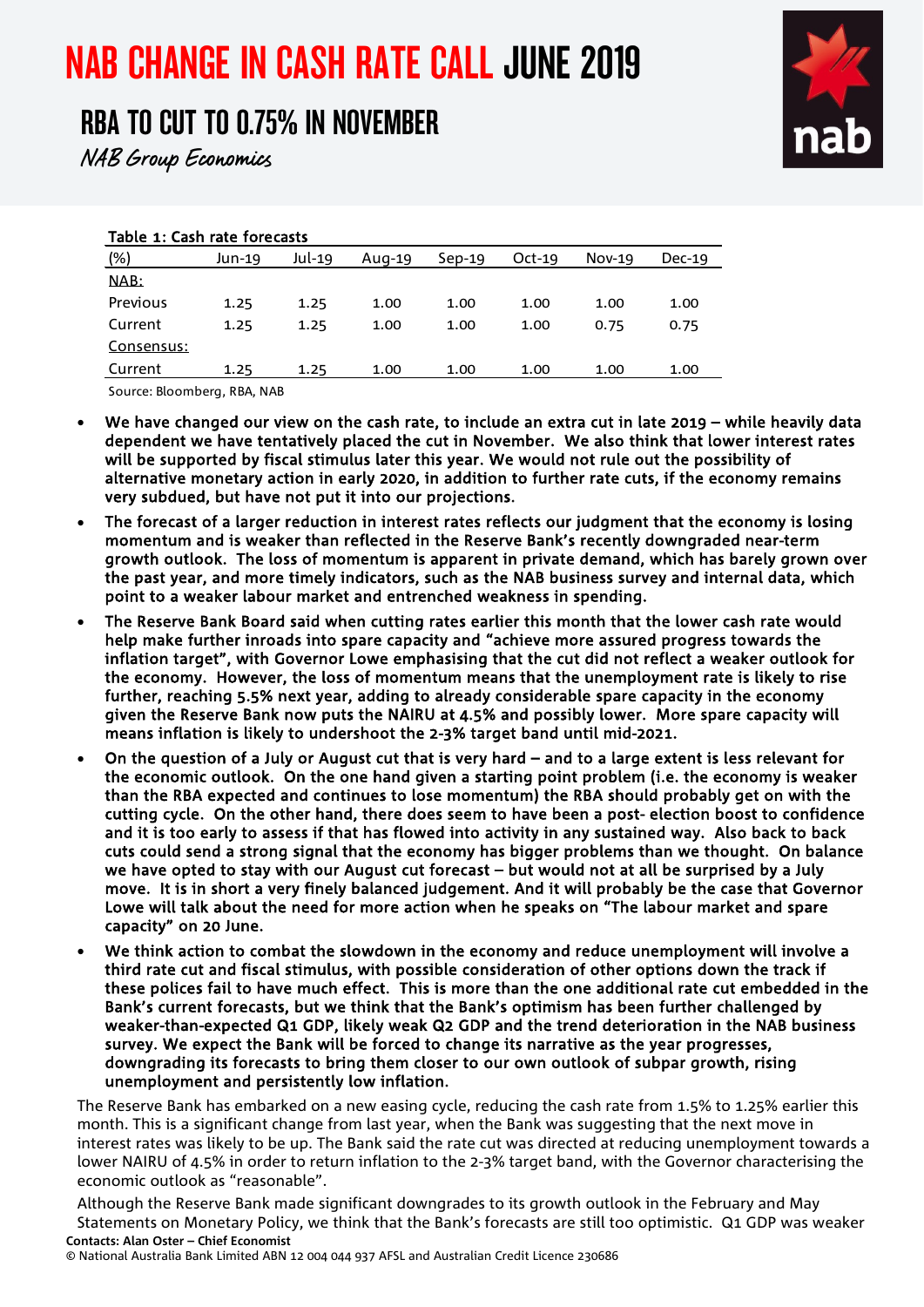than the Bank forecast, while partials for Q2 have been weak and there has been a trend decline in key indicators from the NAB business survey. We expect the incoming data will trigger further downgrades by the Bank as the year progresses, bringing it more into line with our own outlook of below-trend growth, rising unemployment and stubbornly low inflation.

Beyond August, we have pencilled in a third rate cut to 0.75% in November and fiscal stimulus by late this year. Alternative monetary policy options might be considered next year if these measures fail to have much effect. A third rate cut is needed to reduce the real cash rate, where expected inflation, as proxied by the 10-year breakeven inflation rate has fallen back to its multi-decade low of 1.4%. The Bank may be reluctant to cut a third time given that the Governor said in 2012 that the effective lower bound for the cash rate was 1%, plus or minus a bit, although he recently cited the experience of much lower interest rates in the US, UK and Canada.

On fiscal policy, we think that the weaker economy will lead to additional fiscal stimulus, likely announced later this year. Governor Lowe has called for increased infrastructure spending and structural reform, which we think would be helpful because they would boost both demand and supply in the economy. The downside is that even the most "shovel-ready" projects take time to boost growth.

The lag involved with infrastructure spending and structural reform could see the government bring forward future personal income tax cuts. That would hinge on securing the support of the senate, perhaps leading the government to consider cash handouts as an alternative. While that would put at risk a return to surplus next year the impact would be temporarily offset by unexpectedly high iron ore prices. In our view a better trade off "than the surplus at all costs" would be a better performing private sector economy.

There remains uncertainty about our call on policy given such low levels of interest rates are unchartered territory for the Reserve Bank and when policy-makers have been slow to acknowledge the slowdown to date and the need for policy support. As always, the global backdrop will also influence the RBA's views, where trade tensions between China, our largest trading partner, and the US remain unresolved and the Federal Reserve is now forecast to cut rates this year.

## **AUTHORS**

Alan Oster, Group Chief Economist Ivan Colhoun, Global Head of Research Kieran Davies, Director, Economics Gareth Spence, Senior Economist